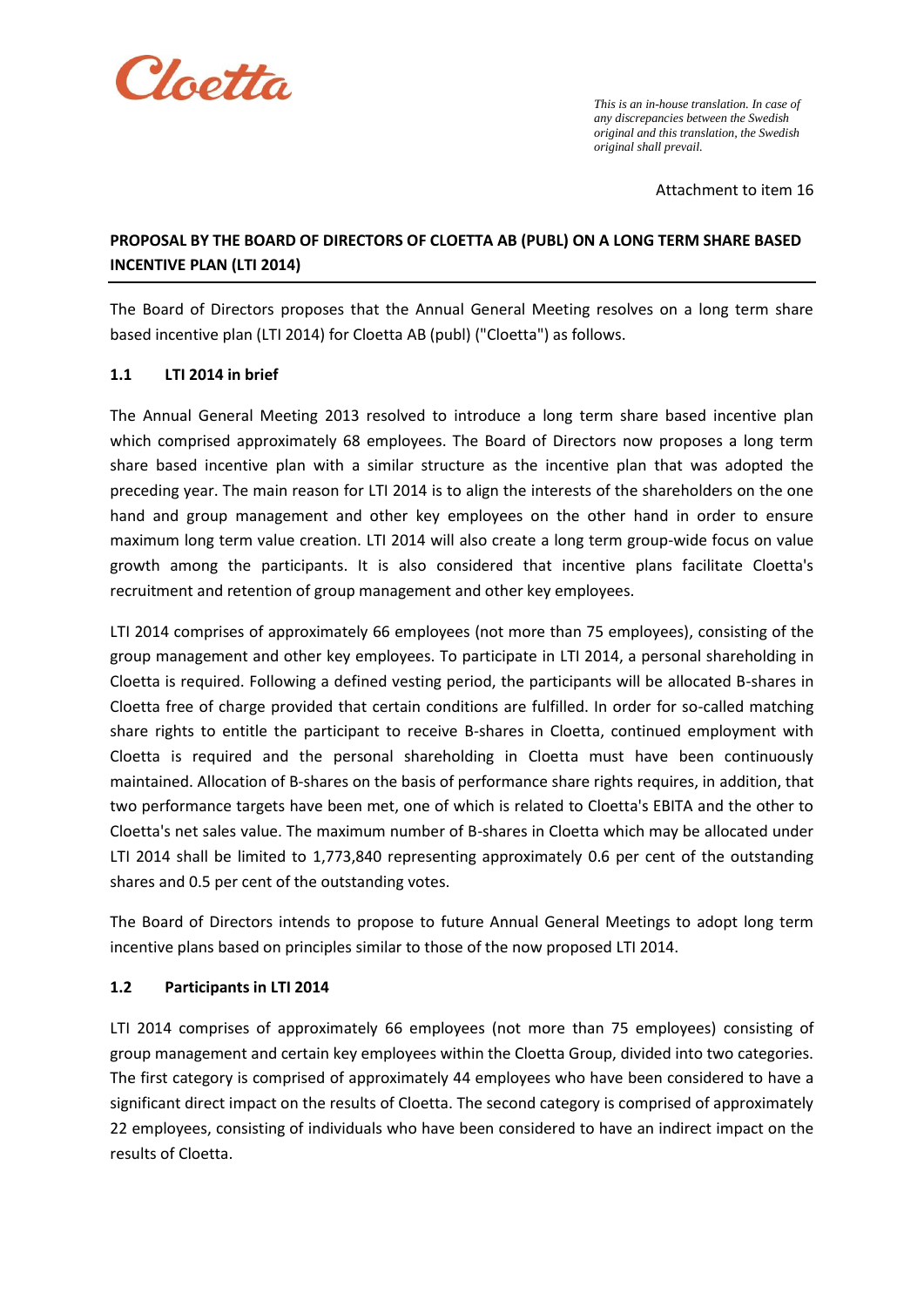## **1.3 Personal shareholding, grant of share rights and vesting period**

To participate in LTI 2014, the participant must have a personal shareholding in Cloetta ("Investment Shares"), which shall be allocated to LTI 2014. The Investment Shares may be acquired specifically for purposes of LTI 2014, or be shares already held by the participant, provided that these have not been allocated to the previous incentive plan. The participant may as a maximum invest approximately 10 per cent of the participant's annual salary for 2014 before tax, in LTI 2014.

For the first category of participants, each Investment Share gives entitlement to one (1) matching share right ("Matching Share Right") and four (4) performance share rights ("Performance Share Right") (together referred to as "Share Rights"). For the second category, each Investment Share gives entitlement to one (1) Matching Share Right and two (2) Performance Share Rights. The Share Rights will be granted to the participant following the Annual General Meeting 2014 in connection with, or shortly after, an agreement is made between the participant and Cloetta concerning participation in LTI 2014. Allocation of B-shares, if any, on the basis of Share Rights will, except for in exceptional circumstances, occur after the announcement of Cloetta's interim report for the first quarter 2017 (the "Vesting Period").

## **1.4 Terms for all Share Rights**

For all Share Rights the following conditions apply:

- The Share Rights are granted free of charge.
- Each Matching Share Right entitles the participant to receive, free of charge, one Cloetta Bshare on condition that the participant remains employed within the Cloetta Group and that the participant continues to hold all the Investment Shares during the entire Vesting Period. Allocation of B-shares on the basis of Performance Share Rights requires, in addition, fulfilment of two performance targets.
- The participants are not entitled to transfer, pledge or dispose of the Share Rights or perform any shareholders' rights regarding the Share Rights during the Vesting Period.
- Cloetta will not compensate the participants in the plan for dividends made in respect of the shares that the respective Share Right qualifies for.

#### **1.5 Performance Share Rights**

The number of Cloetta B-shares that will be allocated to the participant based on the participant's holding of Performance Share Rights will depend on the level of fulfilment of two performance targets, one of which relates to Cloetta's EBITA level during 2016 and the other relates to growth in Cloetta's compounded net sales value during 2014, 2015 and 2016. A minimum level and a maximum level for each of the performance targets have been established by the Board of Directors. In order for every Performance Share Right to give entitlement to one (1) B-share in Cloetta, the maximum level for both performance targets must have been fulfilled. Where the level of fulfilment is between the minimum and maximum levels, allotment will occur on a linear basis in stages, whereby each of the two performance targets is given equal importance in terms of entitling the participant to B-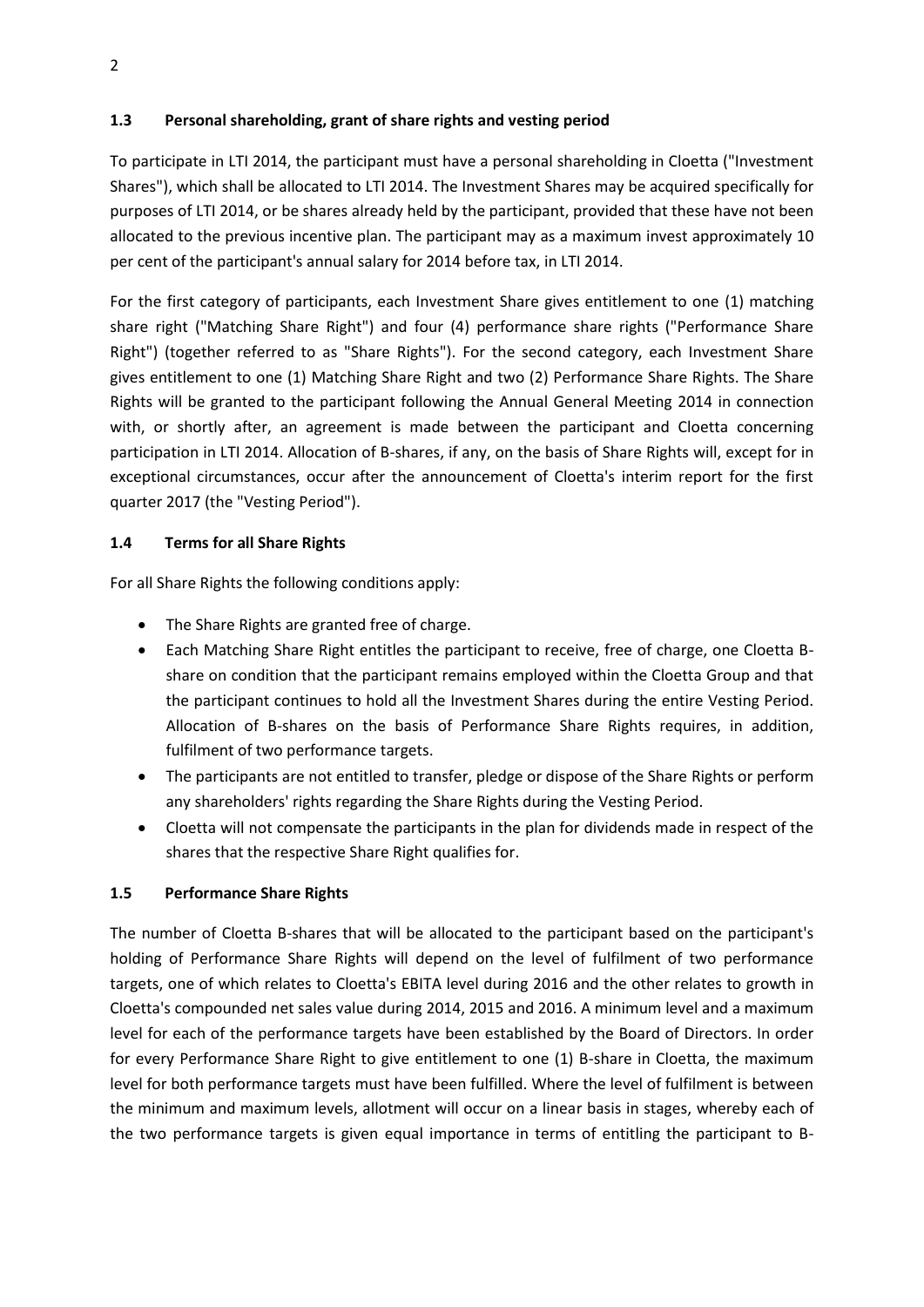shares.<sup>1</sup> Cloetta intends to present the level of fulfilment of the performance targets in the 2016 annual report.

## **1.6 Formulation and administration**

The Board of Directors, or a specific committee appointed by the Board of Directors, shall be responsible for the formulation and administration of LTI 2014, and the terms that will apply between Cloetta and the participant in the plan, within the scope of the terms and directions set out herein. In connection therewith, the Board of Directors shall be authorised to establish divergent terms for the plan regarding inter alia the Vesting Period and allocation of Cloetta shares in the event of termination of employment during the Vesting Period as a result of e.g. early retirement. The Board of Directors shall be authorised to make the necessary adjustments to fulfil specific rules or market prerequisites in other jurisdictions. In the event that the delivery of shares to persons outside of Sweden cannot be achieved at reasonable cost and with reasonable administrative efforts, the Board of Directors may decide that the participating person may instead be offered cash based settlement. The Board of Directors shall, in certain circumstances, be entitled to reduce the final allocation of Cloetta shares or, in whole or in part, terminate the plan prematurely without compensation to the participants if significant changes occur in the company or on the market.

## **1.7 Scope**

As a maximum, 1,773,840 B-shares in Cloetta can be allocated to the participants under LTI 2014, which represents approximately 0.6 per cent of all shares and 0.5 per cent of all votes in the company. The number of B-shares included in LTI 2014 shall, under conditions that the Board of Directors stipulates, be subject to recalculation where Cloetta implements a bonus issue, a share split or a reverse share split, a rights issue or similar measures, taking into account customary practice for similar incentive plans.

#### **1.8 Hedging**

 $\overline{\phantom{a}}$ 

The Board of Directors has considered two alternative hedging methods for LTI 2014; either a hedging arrangement (equity swap) with a bank securing delivery of shares under the plan or transfer of own shares to participants in LTI 2014 who are entitled to such. The Board of Directors considers the latter alternative to be the main alternative. The Board of Directors has therefore proposed that the Annual General Meeting shall resolve to authorize the Board of Directors to acquire own shares and transfer own shares according to item 17 in the notice to the Annual General Meeting. If the Annual General Meeting should not approve the proposal by the Board of Directors according to item 17 in the notice to the Annual General Meeting, the Board of Directors may enter into the hedging arrangement set out above with a bank to secure the obligation of the company to deliver shares under the plan. Such a hedging arrangement with a bank may also be used for the purpose to cover social security fees that accrue under LTI 2014.

 $^1$  For the purpose of determining the level of fulfilment of the performance targets, Cloetta's EBITA and net sales value will be adjusted so to be unaffected by structural changes such as acquisitions and divestures as well as extra ordinary items.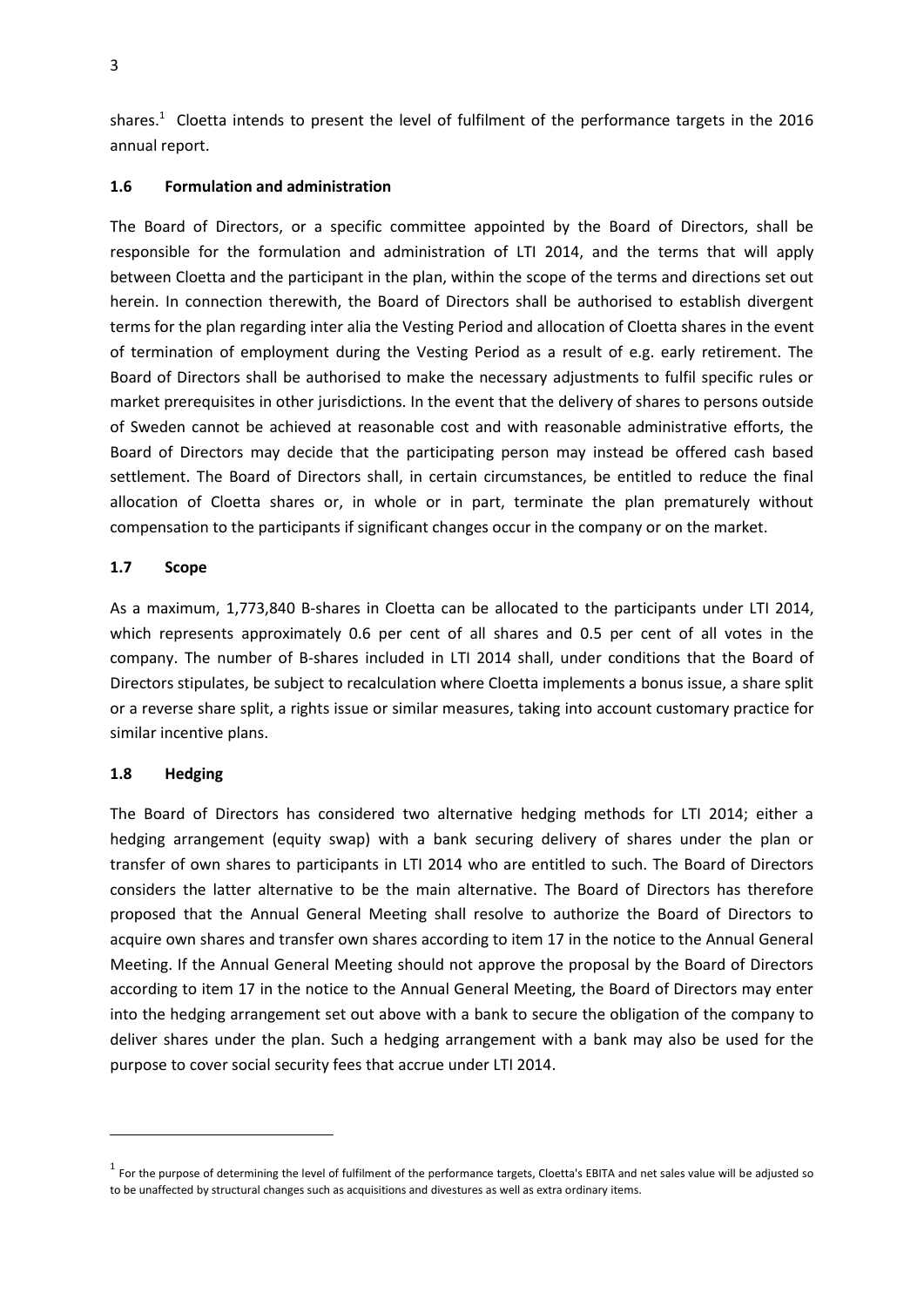#### **1.9 Estimated costs, and value, of LTI 2014**

The Share Rights cannot be pledged or transferred to others, but an estimated value for each right can be calculated. The Board of Directors has estimated that the average value of each Share Right is SEK 23. This estimate is based on the closing price for the Cloetta share on 28 February 2014. Based on the assumption that all persons who have been offered participation in the plan participate, that they make the maximum investment and that there is a 100 per cent fulfilment of the two performance targets as well as estimates regarding employee turnover, the aggregate estimated value of the Share Rights is approximately MSEK 41. This value is equivalent to approximately 0.6 per cent of the market capitalisation for Cloetta as of 28 February 2014.

The costs are treated as staff costs in the profit and loss accounts during the Vesting Period, in accordance with IFRS 2 on share-based payments. In the profit and loss accounts, social security costs will accrue in accordance with UFR 7 over the Vesting Period. The size of these costs will be calculated based on the Cloetta share price development during the Vesting Period and allocation of the Share Rights. Based on a constant share price during the plan, and a Vesting Period of approximately three (3) years, the total cost of LTI 2014 including social security costs is estimated to amount to approximately MSEK 49, which on an annual basis is approximately 1.3 per cent of Cloetta's total staff costs during the financial year 2013. LTI 2014 has no limitation on maximum profits per Share Right for the participants and therefore no maximum social security costs can be calculated.

## **1.10 Effects on key ratios**

In the event of full participation in LTI 2014, Cloetta's staff costs are expected to increase with approximately MSEK 16.3 annually (including social security costs). On a pro-forma basis for 2013, these costs are equal to a negative effect on Cloetta's operating margin of approximately 0.3 per cent units and a decrease of earnings per share of approximately SEK 0.04. Nevertheless, the Board of Directors considers that the positive effects on Cloetta's financial performance which are expected from an increased shareholding by the participants, and the possibility to be allocated further shares in Cloetta under LTI 2014, outweigh the costs related to LTI 2014.

## **1.11 The preparation of the proposal**

LTI 2014 has been initiated by the Board of Directors and prepared together with external advisors. The plan has been reviewed by the Remuneration Committee and dealt with at meetings of the Board of Directors during the beginning of 2014.

## **1.12 Other incentive plans in Cloetta**

Please refer to Cloetta's annual report 2013, note 21 or the company's website [www.cloetta.com](http://www.cloetta.com/) for a description of other share based incentive plans in Cloetta. Further, in connection with the merger between Cloetta and LEAF in 2012, Cloetta's former main shareholders informed the Board of Directors that members of group management and certain other key employees had acquired call options at market terms. The call options have been granted by the former main shareholders in order to promote the commitment to Cloetta's development. The options comprised on 20 March